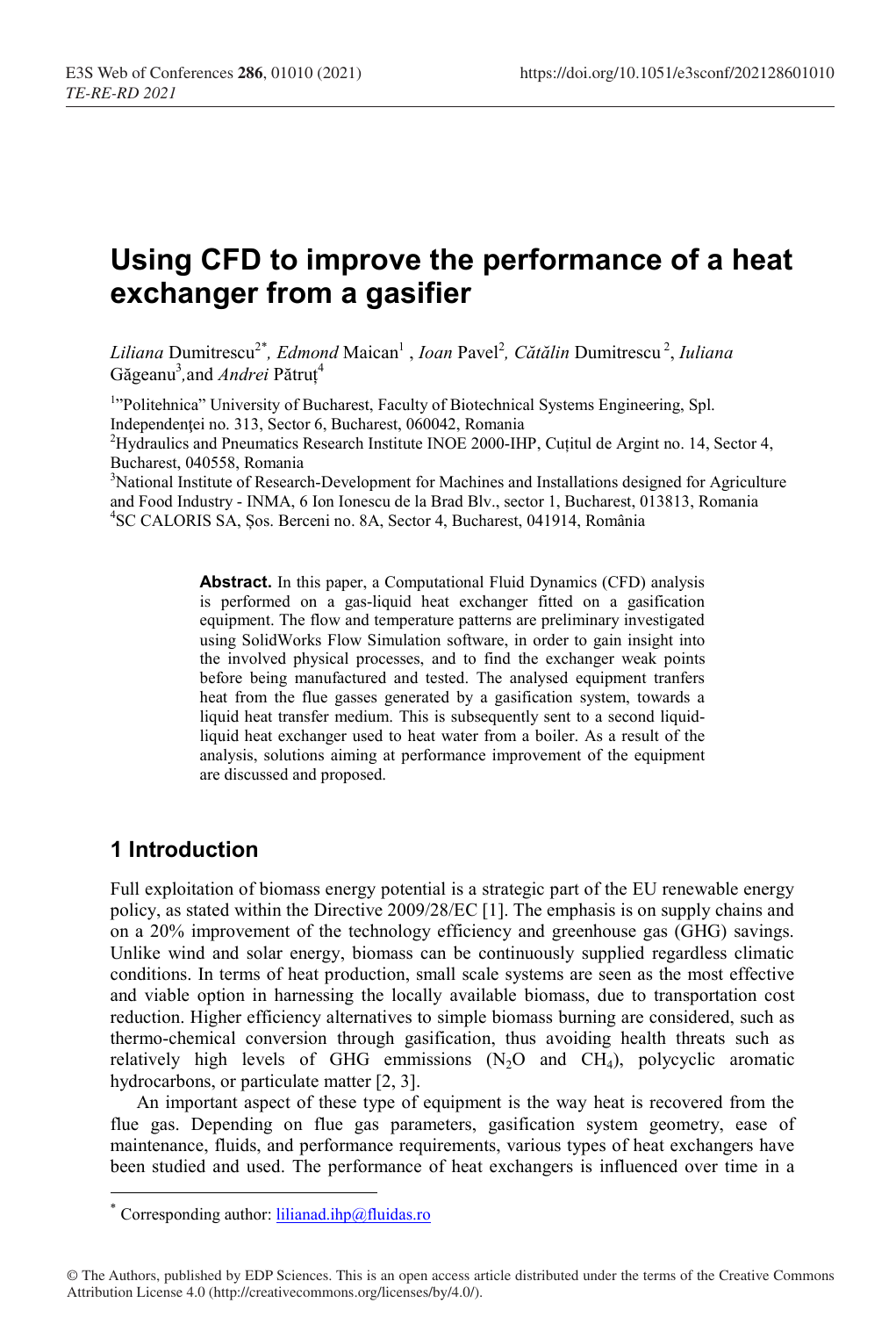negative way, mostly due to contaminants that can build up deposit layers onto the negative way, mostly due to contaminants that can build up deposit layers onto the exchanger walls (tars, particulates, sulfur, and others), thus affecting heat transfer and also reducing the section of the flow area [4, 5]. Currently, computational fluid dynamics (CFD) is an usual tool that is used in performance assessment and improvement. reducing the section of the flow area [4, 5]. Currently, computational fluid dynamics (CFD) is an usual tool that is used in performance assessment and improvement.<br>An optimized heat exchanger design can perform better for

thus reducing the number of maintenance steps. This paper presents the use of CFD to evaluate the performance of a heat exchanger from an existing gasification system and then to assess a modified and improved design, and also to propose solutions for improvements. thus reducing the number of maintenance steps. This paper presents the use of CFD to evaluate the performance of a heat exchanger from an existing gasification system and then to assess a modified and improved design, and

#### 2 Methods

The initial design of the heat exchanger is presented in Figure 1  $b$ . The total heat exchange surface of the five tubes is  $0.25 \text{ m}^2$ . Each tube has an inner diameter of 71 mm and a height of 225 mm. Heat is also transfered through the top and bottom walls of the exchanger, which translates into a total surface (including the tubes) of 0.31  $m<sup>2</sup>$ . In Flow Simulation, inlets and outlets for flue gas and water should be represented as solid surfaces (Figure  $1 b$ ). surface of the five tubes is  $0.25 \text{ m}^2$ . Each tube has an inner diameter of 71 mm and a height of 225 mm. Heat is also transfered through the top and bottom walls of the exchanger, which translates into a total surface



Fig. 1 – Initial design of the heat exchanger: (a) before mounting into the evacuation assembly; (b) heat exchanger and flue gas admission and evacuation assembly (section view of a simplified CAD model for fluid dynamics simulation) heat exchanger and flue gas admission and evacuation assembly (section view of a simplified CAD model for fluid dynamics simulation)<br>Based both on experimental data performed previously onto the existing gasification

system, and on the requirements regarding the working regime of the entire heating assembly, the following initial data has been provided in the preprocessing step: system, and on the requirements regarding the working regime of the entire heating assembly, the following initial data has been provided in the preprocessing step:<br>- Average temperature of gas at the inlet:  $250 \degree C$ ;

- Average temperature of gas at the inlet:  $250 \text{ °C}$ ;
- Total gas flow at the inlet:  $14.6$  *l/s*;
- Water flow rate: 6  $l/min$  and 3  $l/min$  (both situations were simulated); - Water flow rate: 6  $l/min$  and 3  $l/min$  (botl<br>- Water temperature at the inlet: 20.05 °C;
- 
- Water volume in the initial heat exchanger design: 5.9 l;
- Heat transfer coefficient: in order to consider heat losses through the exterior walls of the equipment and to assess the heat exchanger efficiency, the option of heat of the equipment and to assess the heat exchanger efficiency, the option of heat conduction in solids was activated. According to literature, for steel and gas-liquid exchangers, heat transfer coefficient ranges between  $15...70$  W/(m<sup>2</sup>K) for liquid outside tubes and gas at atmospheric pressure inside tubes  $[6, 7]$ ; simulations were made starting at 10 W/(m<sup>2</sup>K), than a value of 20 W/(m<sup>2</sup>K) was considered; these low values take into consideration the contaminant deposits that form onto the heat exchanger walls during operation.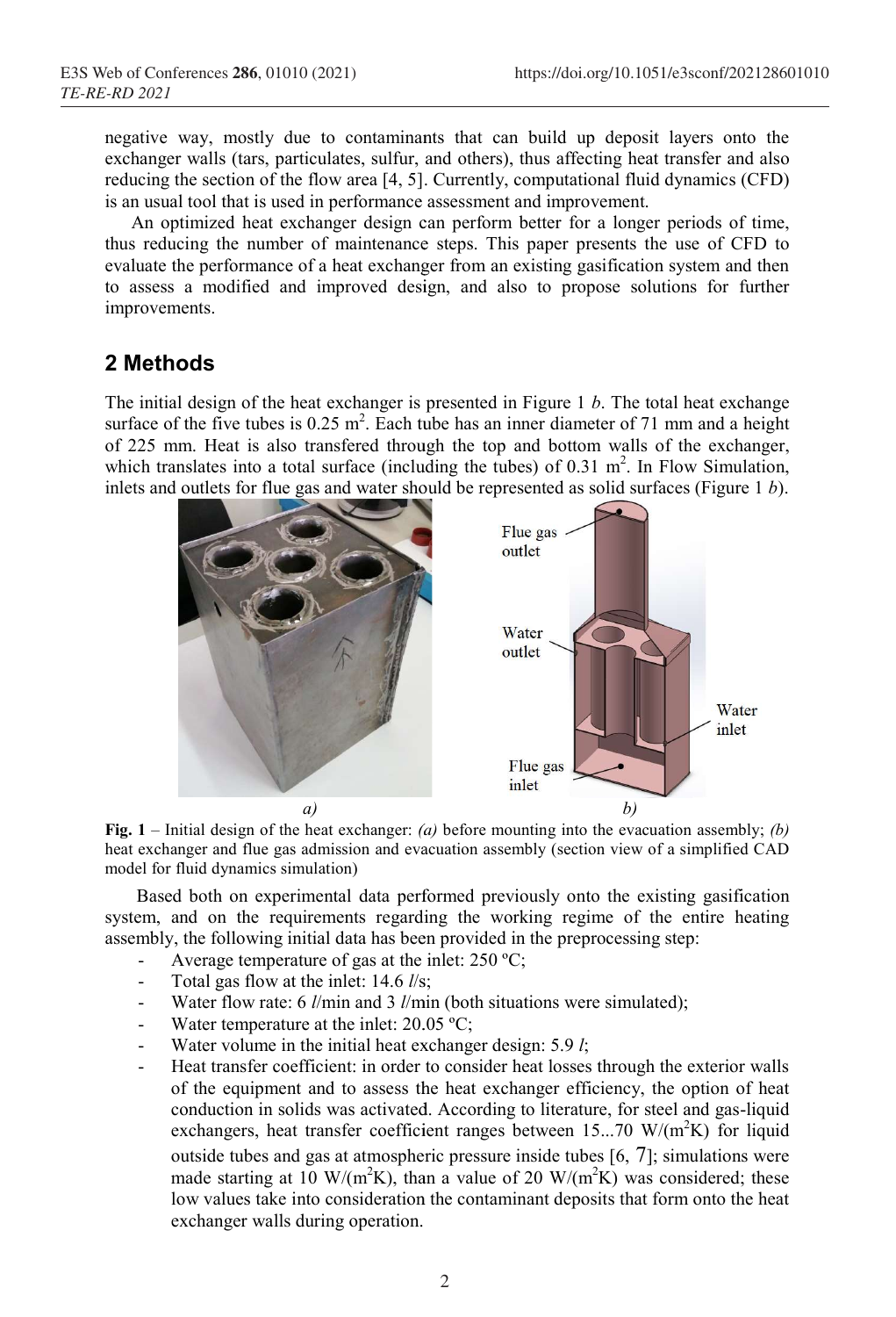### 3 Results and discussion

As mentioned earlier, the simulation was performed for two different water flow rates, namely 6 l/min and 3 l/min. These values were selected in accordance with the maximum (6  $l/min$ ) and minimum (2.76  $l/min$ ) flow rates of the pump that recirculates the water within the closed-circuit where the heat exchanger is installed. As expected, results were better for the lower flow rate value, but the overall average water temperature at the outlet can be considered unsatisfactory: just 24.7 ºC. Figure 2 shows that one parameter that influence this result is the location of the water outlet under the layers of hot water.



Fig.  $2 -$ The water outlet is placed well below the layer of hot water

The other parameters that affected the heat exchanger performance are:

- Low water volume in the heat exchanger; considering a flow of  $3 \frac{1}{\text{min}}$ , the entire volume of cold water is recirculated in less than two minutes;
- The exchanger tubes; their diameter is too large and they are too short in relation to the overall dimensions of the exchanger.





Due to these two design parameters, flue gases leave the exchanger relatively quickly, without having enough time to efficiently transfer heat to the liquid thermal agent (Figure 3). The average temperature of the gases at the flue-gas outlet is about 180 °C, and the average temperature of the walls is 114 ºC, meaning large heat losses through the walls. The average flue gas temperature at the outlet of the central tube is high (about  $230^{\circ}$ C). To improve the performance of the heat exchanger, the following changes were made to the original design:

- The 5 pipes with an inner diameter of 70 mm were replaced with 9 cold drawn seamless pipes with an outer diameter of 48.3 mm (wall thickness: 2.93 mm, inner diameter of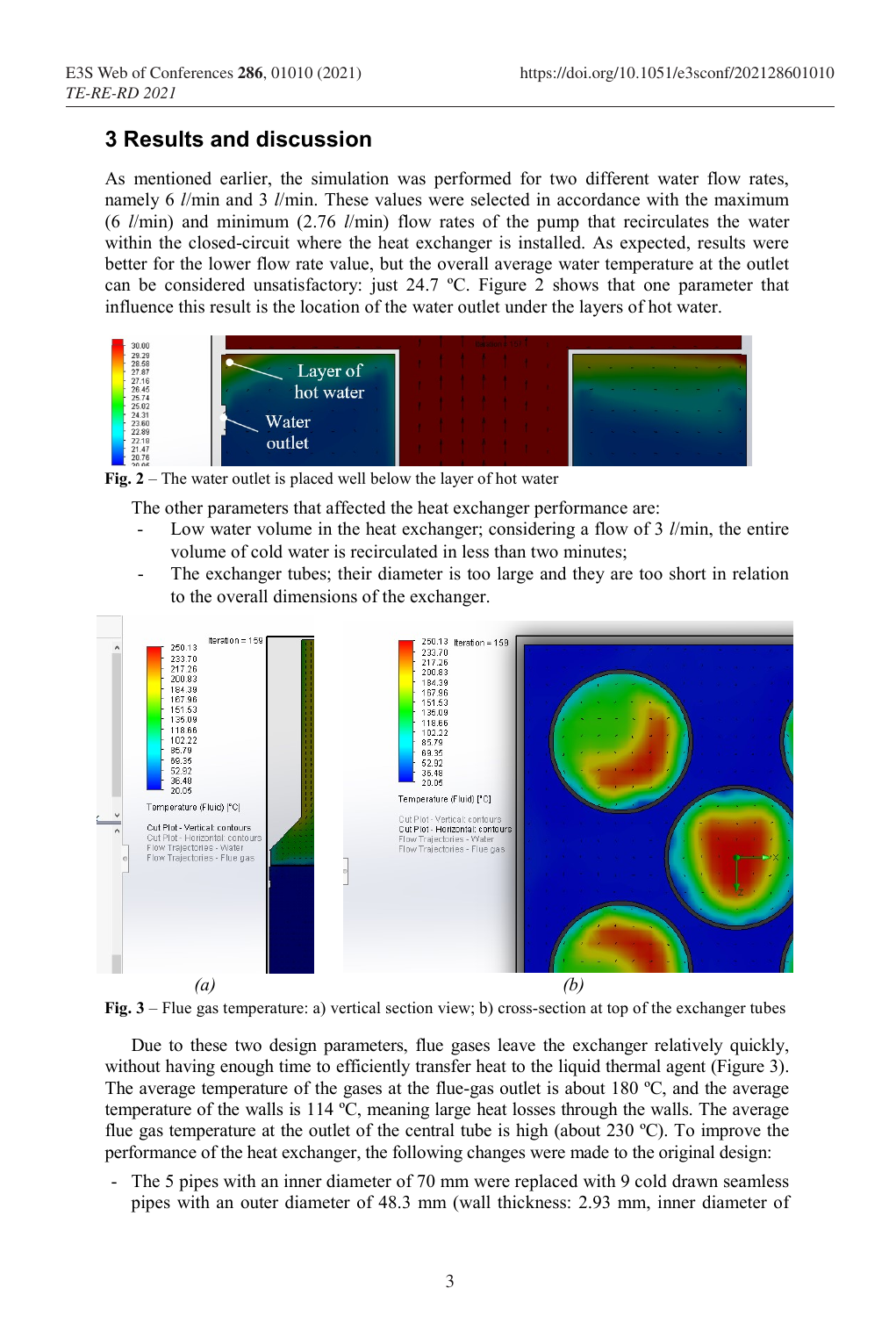approximately 42.5 mm); keeping the cross section of the exchanger unchanged will result in a more compact design, characterized by a better heat transfer performance [8] - The height of the heat exchanger was increased from 225 mm to 500 mm.

No change was made to the water outlet position, in order to asses the performance only due to changing the pipes number and dimensions. Simulation conditions have also been kept unchanged in terms of total gas and water flow rates and inlet temperatures. Heat transfer coefficient has been established to 20  $W/(m^2K)$ . Figure 4 shows a longitudinal





 Under the above conditions, the average water temperature at the outlet of the modified heat exchanger is 65.5 °C (Figure 5), and the average flue gas temperature at outlet is 155 °C.





 The layer of water above the outlet is thicker than in the previous design and has an average temperature in the range of the boiling point. The water outlet partialy captures this layer of hot water (Figure 6).



Fig. 6 – The layer of water above the outlet has a temperature in the range of the boiling point; placing the outlet higher will capture a higher volumic flow of high temperature water

 This new design clearly shows performance improvement when compared to the original design. However, the overall performance can be further optimized by means of the following design changes: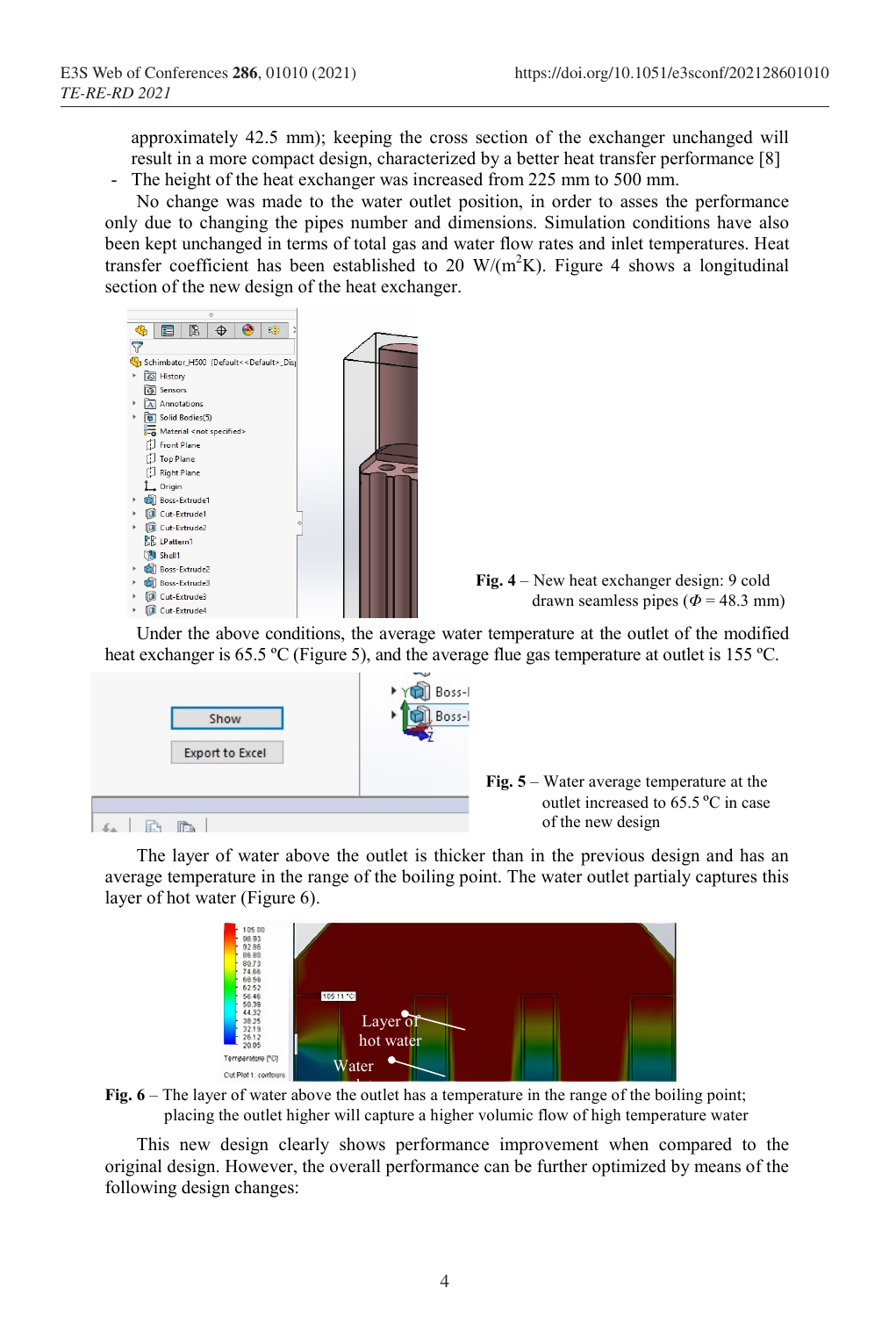- Insulation of the exterior walls with ceramic fiber wool (resistant to high temperatures), to limit heat loss due to heat transfer to the ambient environment by conduction through the walls. The entire housing should be insulated, except the chimney. In Figure 7, one can notice that the temperature of the gas near the walls (before entering the heat exchanger) drops just below 100 °C, due to large heat losses through the walls.



Fig. 7 – Flue gas temperature close to the exterior walls drops below 100  $^{\circ}$ C just before entering the heat exchanger, due to high heat conduction through the non-isolated exterior walls

- According to Figure 6, the water outlet takes a low volumetric flow from the upper layer of high temperature water. In order to take over a higher flow from this layer, one of the following three design changes should be adopted:
	- a) Moving the water outlet with at least 15 mm above;
	- b) The above design change can prove difficult due to the fact that the distance between the water outlet and the top plate of the exchanger is already relatively small (this area is "sensitive" due to existing welding seams); therefore, in an alternative design change, the water outlet position remains unchanged, but the top plate of the heat exchanger is inclined at an angle of  $10^{\circ}$  relative to the horizontal (Figure 8), to facilitate the formation of a thicker layer of hot water in the area of the outlet.



- Fig. 8 Inclining the top plate of the heat exchanger facilitates the formation of a thicker layer of hot water in the area of the water outlet
	- c) Adoption of a combined solution, which consists in moving the water outlet higher with a distance less than the previously proposed (8 mm, instead of 15 mm) in order to avoid the nearby welding seams, together with the placement of the upper wall at an angle of 10° relative to the horizontal.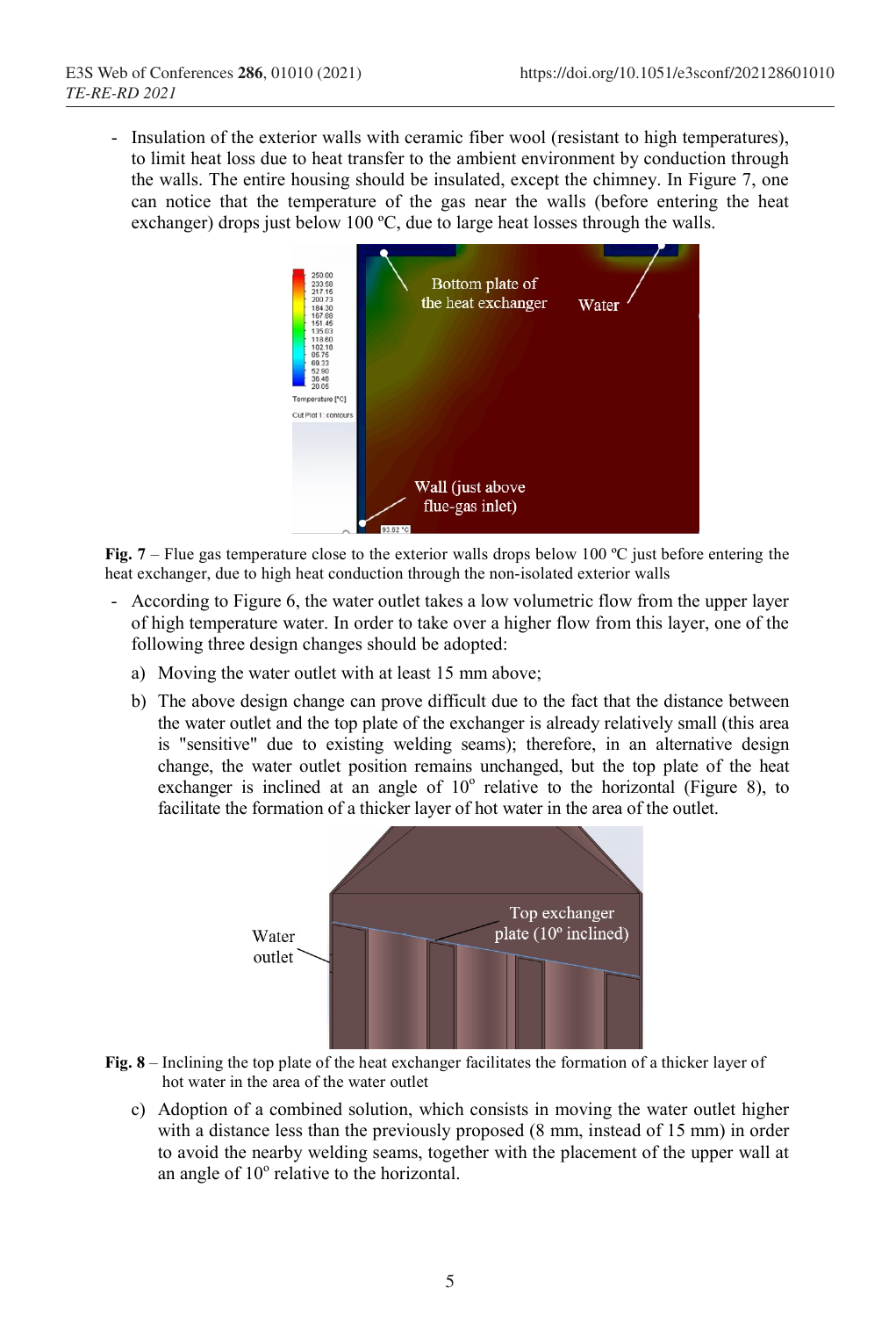- Pressurizing the water circuit to prevent boiling at the top of the heat exchanger. A 3 bar pressure is recommended, with safety valve and expansion vessel.

## 4 Conclusions

After the evaluation of the original heat exchanger design, a 24.7 ºC overall average water temperature at the outlet was determined. The average temperature of the flue-gas at the outlet was about 180 ºC,and at the outlet of the central tube was about 230 ºC. The average temperature of the walls was 114 ºC, meaning important heat losses through the walls. An improved design with 9 cold drawn seamless pipes and a height of the heat exchanger of 500 mm, was proposed and tested. The average water temperature at the outlet increased to 65.5 ºC, and the average flue gas temperature at outlet decreased to 155 ºC. Based on flow and temperature patterns, new improvements are proposed to further increase its performance: insulation of the exterior walls to limit heat loss through the walls; moving the water outlet 15 mm higher to catch the top high temperature water layer; inclining the exchanger top plate with 10° to increase the hot water layer thickness in the outlet area; pressurizing the water circuit to prevent boiling. Following the adoption of the above design changes, a new CFD analysis will be performed to asses the heat exchanger increase in performance.

This work was carried out under the project Creating a high level proficiency nucleus in the field of increasing renewable energy conversion efficiency and energy independence by using combined resources, project acronym: CONVENER, Financial agreement no. 37/02.09.2016, funded by the European Regional Development Fund through the Operational Program Competitiveness 2014-2020, Priority Axis 1: Research, technological development and innovation (RD&I) to support economic competitiveness and business development, Action 1.1.4 – Attracting high-level personnel from abroad in order to enhance the R&D capacity.

## **References**

- 1. EU Parliament, Directive 2009/28/EC of the European Parliament and of the Council on the promotion of the use of energy from renewable sources, Official Journal of the European Union, Brussels (2009)
- 2. R. Devesa-Rey, X. Vecino, J.L. Varela-Alende, M.T. Barral, J.M. Cruz, A.B. Moldes, Valorization of winery waste vs. the costs of not recycling, Waste Management, Vol. 31, pp. 2327-2335, ISSN 0956-053X (2011)
- 3. E. Maican, E. Murad, G. Cican, I.C. Duţu, Analysis of a Top Lit Updraft Gasification System Designed for Greenhouses and Hothouses, Proceedings of the 16-th International Multidisciplinary Scientific Geoconferences (SGEM), vol. Renewable Energy Sources and Clean Technologies, Albena, Bulgaria, pp. 107-114, ISSN 1314-2704 (2016)
- 4. H. Lu, T. Ma, L. Lu, Deposition characteristics of particles in inclined heat exchange channel with surface ribs, International Journal of Heat and Mass Transfer, Vol. 161, 120289, ISSN 0017-9310 (2020)
- 5. Z. Zheng, W. Yang, P. Yu, Y. Cai, H. Zhou, S. K. Boon, P. Subbaiah, Simulating growth of ash deposit in boiler heat exchanger tube based on CFD dynamic mesh technique, Fuel, Vol. 259, 116083, ISSN 0016-2361 (2020)
- 6. J. Primo, Shell and Tube Heat Exchangers Basic Calculations, PDH Online Course M371, PDH Center, 5272 Meadow Estates Drive, Fairfax, pg. 12/32 (2012)
- 7. Engineering ToolBox, Heat Exchanger Heat Transfer Coefficients, Available at: https://www.engineeringtoolbox.com/heat-transfer-coefficients-exchangers-d\_450.html (2003)